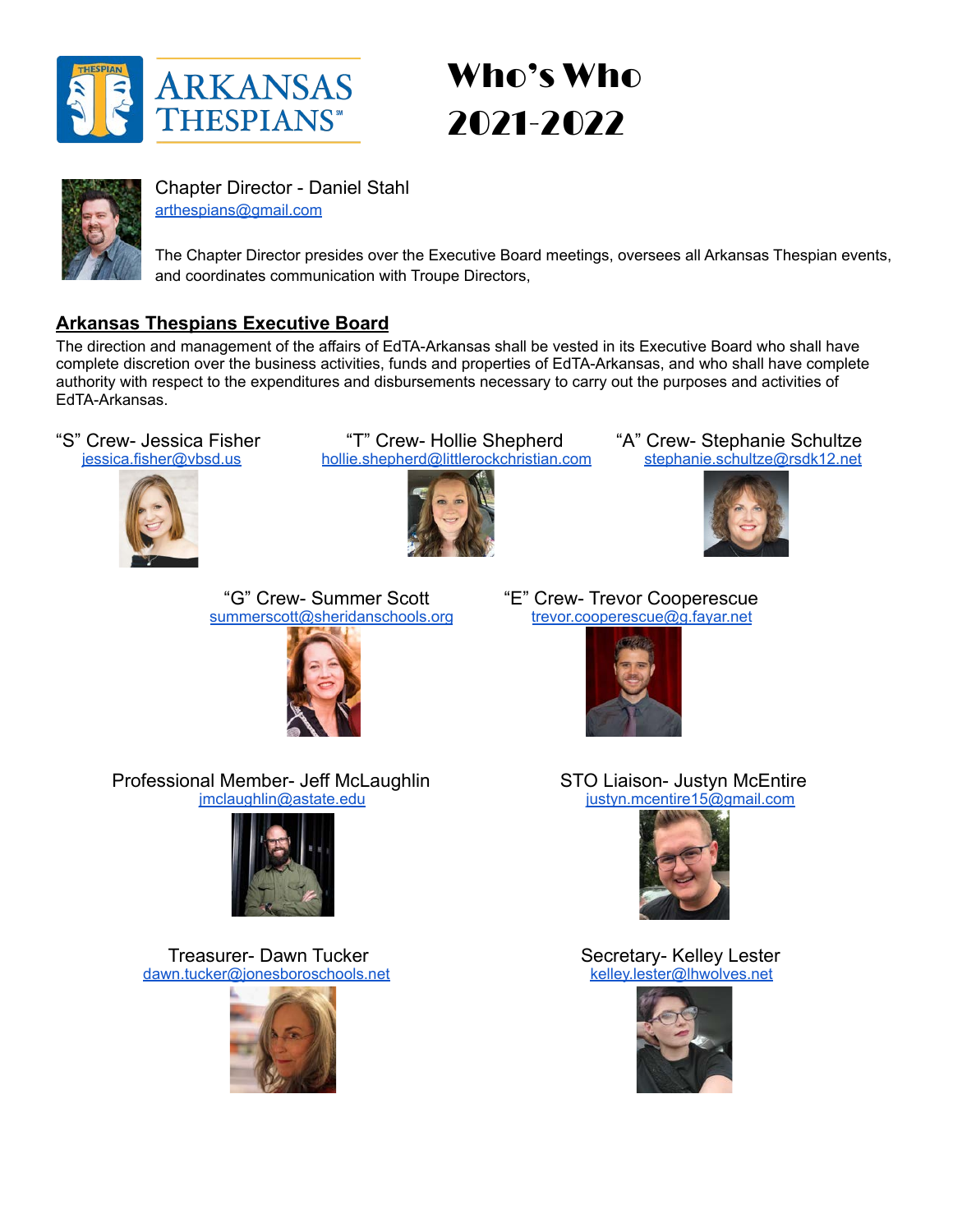## **Arkansas Thespians Coordinators- (Click the name to email)**



#### **Advocacy Coordinator- [Alisha Carson](mailto:acarson@sdale.org)**

Description: The responsibilities of this coordinator are aimed toward adult advocates of theatre education. The primary objective of this coordinator is to keep informed on curriculum and advocacy issues in the state, report them to the board, and devise a method for disseminating the information to the Thespian troupe directors and adult supporters of theatre education in Arkansas. A secondary objective is to arrange opportunities for adults to voice concerns and dialogue about issues that promote excellence in theatre education. Specifically, this coordinator should plan workshops that address the growth and development of theatre education and gauge the impact of theatre education on adults and students.



## **Alumni Coordinator- [Kelley Lester](mailto:kelley.lester@lhwolves.net)**

Description: The main responsibility of the alumni coordinator is to maintain accurate records of AR Alumni Thespians, communicate with them, record, and report. This coordinator's main goal is to track the success of our former students and keep them affiliated with our organization.

#### **Diversity/Equity/Inclusion Coordinator - [Scott Ferrell](mailto:sferrell@blythevilleschools.net) (Sr.) & [Dariane Mull](mailto:dariane.mull@lrsd.org) (Jr.)**



Description: DEI coordinators develop and promote strategies and best practices within the realms of racial, social, sexual, and gender diversity as it relates to theatre education, our chapter, and our festival. The primary objective of this coordinator is to promote an equitable and safe space for theatre practitioners that recognizes, promotes, and celebrates diversity and inclusion. The secondary objective of this coordinator is to keep informed on DEI issues in the state, report them to the board, and devise a method for disseminating the information to the Thespian troupe directors and supporters of theatre education in Arkansas. There will be one coordinator for the Junior Troupes and one coordinator for the Senior Troupes.



#### **Junior Thespian Coordinator- [Summer Scott](mailto:summerscott@sheridanschools.org)**

Description: The responsibilities of this coordinator is to maintain the current numbers, schools, and directors of Junior Thespian troupes active and non-active throughout the state as well as collecting information, communicating with those directors, and reporting to the board. The Junior Thespian Coordinator will also coordinate the two junior festivals (one for each side of the state to coincide with One Act Festivals).



#### **Membership Coordinator- [Courtney Shepard](mailto:courtney.shepard@cps.k12.ar.us)**

Description: The coordinator will be responsible for assisting new troupe directors transition into their role of creating and managing a troupe, as well as issues relating to EDTA and Arkansas Thespians membership. The coordinator will make sure all troupe directors' memberships remain current. The coordinator will also be responsible for answering questions as needed, fielding questions and pointing troupe directors in the right direction to get problems resolved in a timely manner.



#### **One-Act Preliminaries and State Showcase Coordinator- [Warren Rosenaur](mailto:wwrosenaur@gmail.com)**

Description: This coordinator will plan one-act festivals and organize the state showcase at the State Festival.



#### **Professional Development Coordinator -[Heather Hooten](mailto:hootenh@sccsd.k12.ar.us)**

Description: This coordinator will oversee professional development certifications for Arkansas Thespians, coordinate with presenters for professional development workshops, and communicate with and keep Arknasas Thespians in compliance with Arkansas Department of Education qualifications for professional development.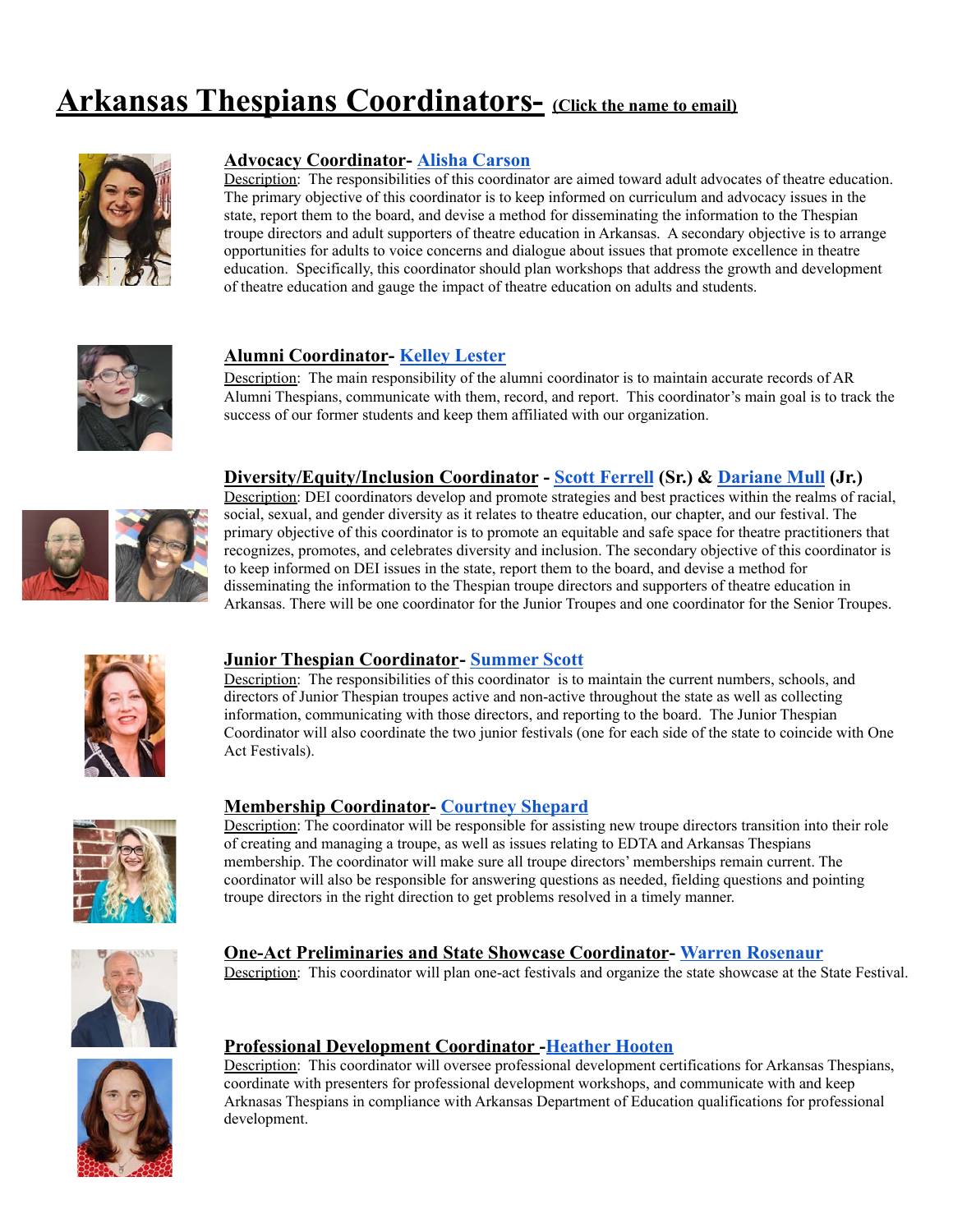

## **Public Relations Coordinator- [Abby Curry](mailto:abby.curry@littlerockchristian.com)**

Description: The Public Relations Coordinator is responsible for building and maintaining relationships with board members, thespian troupe directors, and directors to ensure that all state "newsworthy" items are effectively communicated to the appropriate media. Also to disseminate information to our membership.



## **STO Leadership Coordinator(s)- [Stephanie Schultze](mailto:stephanie.schultze@rsdk12.net) and [Amy Pumphrey](mailto:apumphre@fortsmithschools.org)**

Description: Five or six students are announced each year at state festival as our State Thespian Officers. They are led by the Student Liaison Coordinator(s). The Liaison is responsible for seeing that the STOs' assigned festival tasks are completed. This includes conducting a leadership seminar, getting materials and being a liaison to the executive board.



#### **Technical Coordinator- [Beau Pumphrey](mailto:bpumphre@fortsmithschools.org)**

Description: Coordinates the technical aspects of Tech challenge, Opening number, the State Show, one-act preliminaries, and state one-act showcase. The coordinator sends information about rehearsals, etc. to all crew people when necessary and act as a liaison between the director and the student technical crews to ensure that students' time will be used productively. This coordinator is the primary contact person about technical issues of state events.

## **Arkansas Thespian State Festival Chairs**



## **Scholarships Chair- [Hollie Shepherd](mailto:hollie.shepherd@littlerockchristian.com)**

Description: The responsibility of the auditions chair is to coordinate scholarship auditions and interviews at state festival.



**Awards Chair- [Lori Dial](mailto:lori.dial@gctschools.net)** Description: The responsibility of the Awards Chair is to coordinate awards for events.



**Eventsential Chair- [Justyn McEntire](mailto:justyn.mcentire15@gmail.com)**

Description: The Eventsential Chair collaborates with the Festival Coordinators to create the Eventsential guide for festival attendees.



#### **Festival On- Site Chair (Festival Host)- [Jeff McLaughlin](mailto:jmclaughlin@astate.edu) & [Dawn Tucker](mailto:dawn.tucker@jonesboroschools.net)**

Description: The festival on-site chair is responsible for all arrangements that need to be made at the festival site. This includes preparations at the festival site.. The chairperson will work closely with the Chapter Director and/or festival coordinator in finalizing all details with the facilities and equipment. The host school will also be responsible for creating the festival atmosphere. This includes overseeing of guides, signage, and working with the decorating committee and clean-up committee.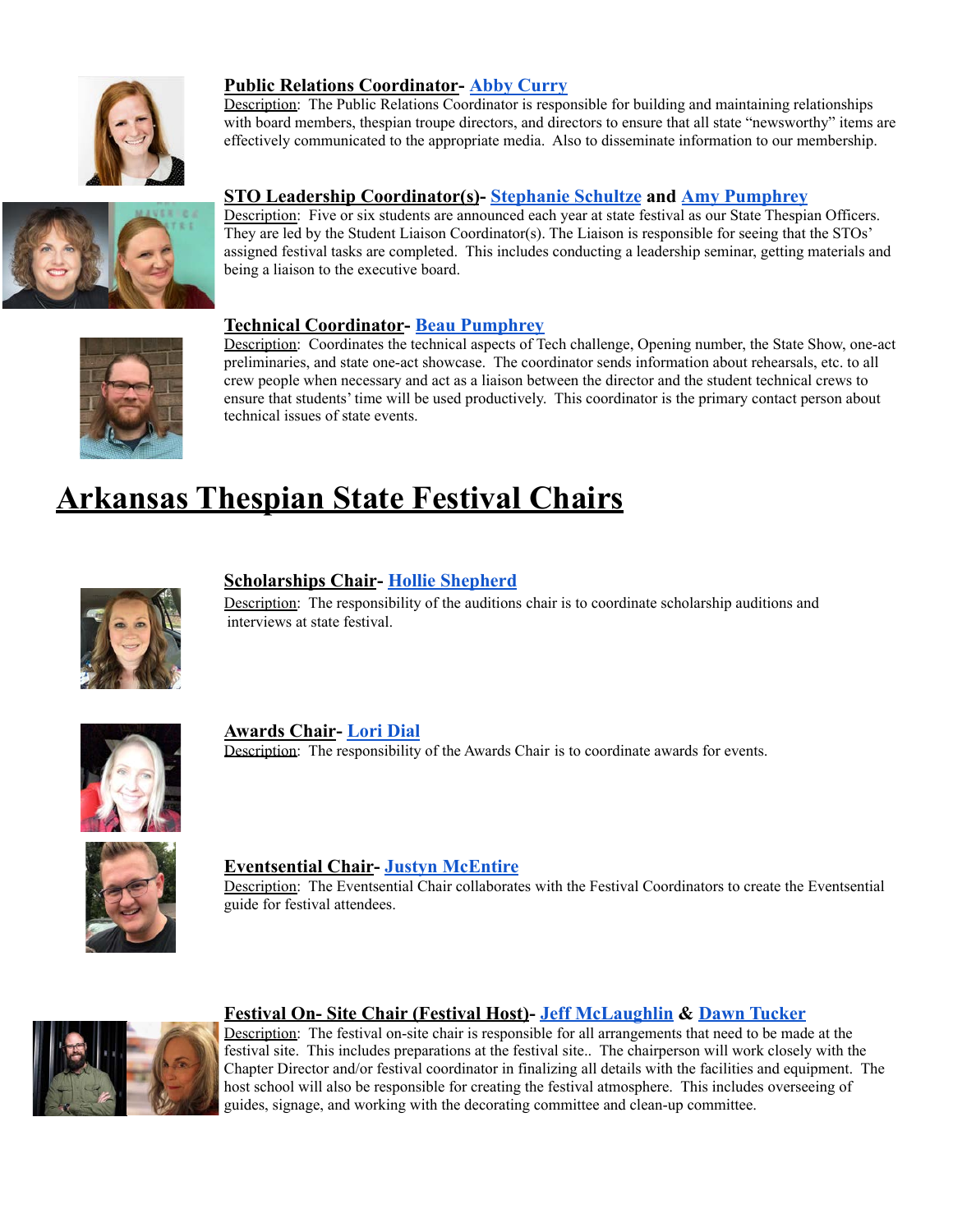

#### **Information Chair- [Melissa Minton](mailto:Melissa.Minton@rpsar.net)**

Description: This chairperson will be responsible for collecting information and staffing the information desk during the festival. This area needs to be accessible to the delegates throughout the festival and needs to be close to, but not in, the registration area.

#### **Opening Production/All State Show Chair-** *OPEN* Description: The most important objective for this chairperson is to facilitate the work of the director with

the students and to give them an adult to whom they can go for help or information. The chair also acts as a liaison between director, tech director and the students. The chairperson needs to send information about rehearsal, etc. to all cast members. Once work has begun on the opening number, the chair is the primary contact person with the director. It is the job of the chairperson to see to it that the director understands the needs of the high school students and to keep the cast on track.

#### **Registration/OpenWater Chair- [Hollie Shepherd](mailto:hollie.shepherd@littlerockchristian.com)**

Description: The Registration Chair oversees registration, setting appropriate deadlines and making sure that all forms are consistent and clear. Create and coordinate online registration for all events throughout the year and provides information to the Webmaster. The chair develops AR Thespian OpenWater Platforms for festivals.

#### **Playworks Chair- [Matt Peoples](mailto:mpeoples@bentonvillek12.org)**

#### **[mpeoples@bentonvillek12.org](mailto:mpeoples@bentonvillek12.org)**

Description: The chair develops AR Playworks for festival. The chair works with the Playworks committee to review scripts and select StAR Playwright finalists. Then, the chair recruits professional mentors to be paired with StAR Playwrights to workshop their original plays for a staged reading at the state festival. The responsibilities also include maintaining AR Playworks information on the AR Thespians Website.

## **Security Chair-** *OPEN*

Description: The Security Chair will work closely with the Festival On-Site Coordinator to identify potential hazards and safety concerns. This person will be responsible in making provisions to avoid problems during state festival.



## **Thespys Chair- [Dawn Tucker](mailto:dawn.tucker@jonesboroschools.net) and [Jenava Harris](mailto:jenava.harris@csdar.org) (Assistant)**

Description: The main responsibility of this Chair is to coordinate Thespys for Jr and Sr Festivals.

## **Vendor Chair-** *OPEN*

Description: The responsibility of the vendor expo chair is to seek out and become the point of contact with vendors for festival. The chairperson will collaborate with the Festival Coordinator on vendor fees and sponsorships. The chair will also communicate with the vendors and colleges/universities wishing to set up a table/display and layout the expo area for the festival.



## **Webmaster- [Danielle Kelley](mailto:daniellekelley2005@gmail.com)**

Description: The Webmaster is responsible for organizing and maintaining the website for AR Thespians. This coordinator will be responsible for collecting information and posting to the website. This area needs to be accessible to the delegates throughout the year and needs to be updated regularly.